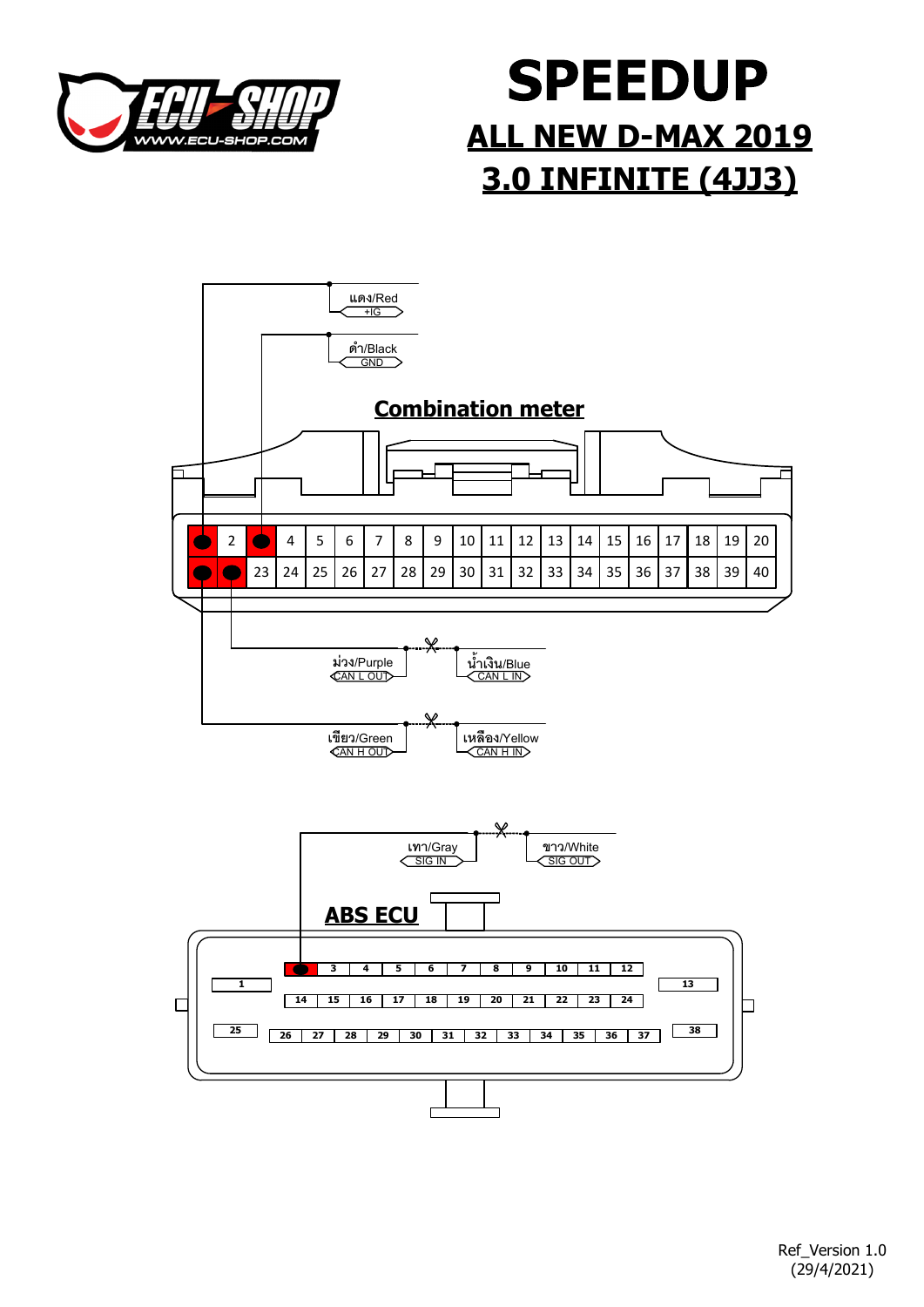

## **SPEEDUP** ALL NEW D-MAX 1.9 BLUE POWER